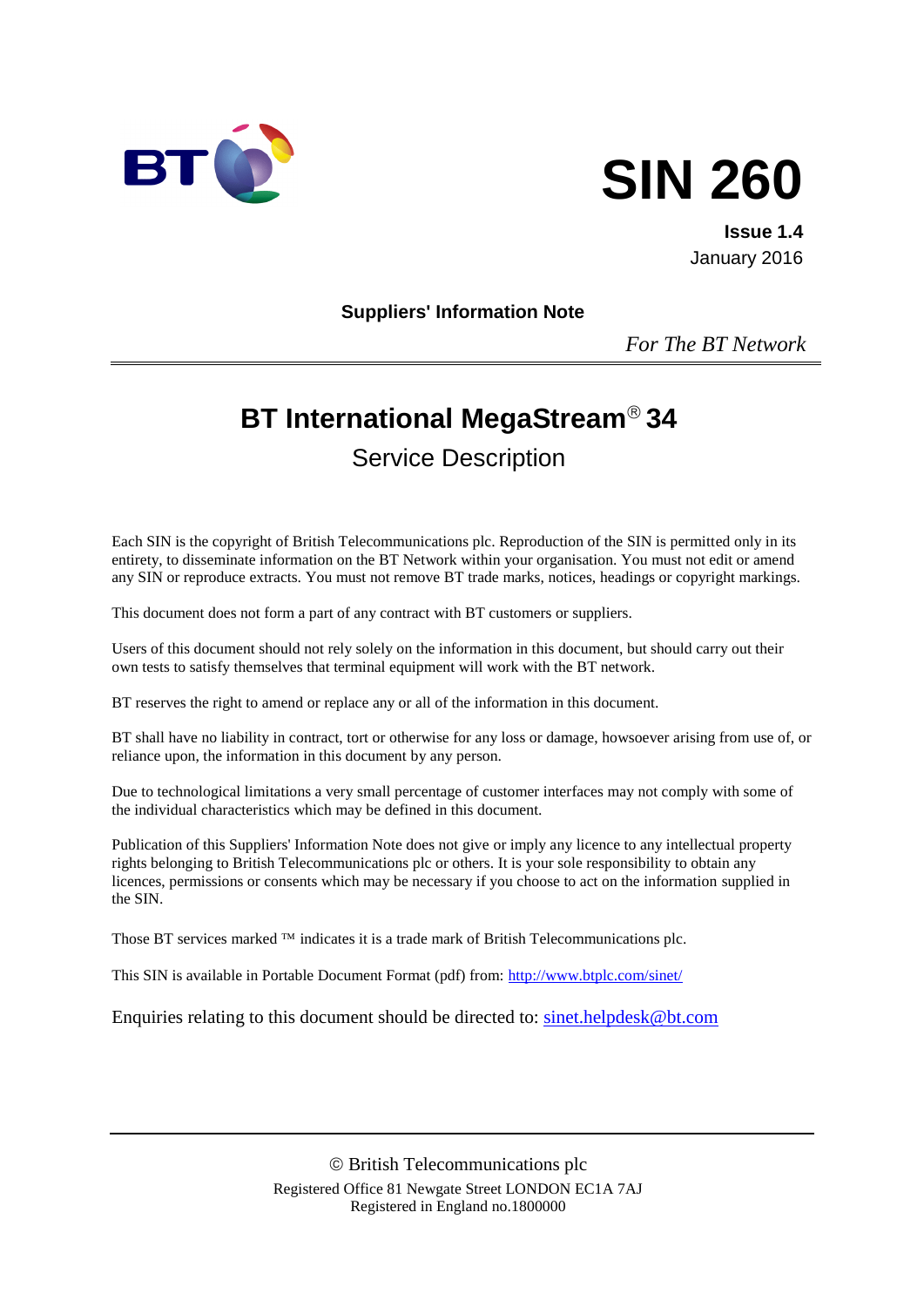## **CONTENTS**

| 3.                        |                                                                                                                                                                                                                                                                                                                                                                                                                                                                                                                                                                                                                         |  |
|---------------------------|-------------------------------------------------------------------------------------------------------------------------------------------------------------------------------------------------------------------------------------------------------------------------------------------------------------------------------------------------------------------------------------------------------------------------------------------------------------------------------------------------------------------------------------------------------------------------------------------------------------------------|--|
| $\mathbf{4}_{\mathbf{1}}$ |                                                                                                                                                                                                                                                                                                                                                                                                                                                                                                                                                                                                                         |  |
| 4.1                       | $\textbf{INTERFACE} \textcolor{red}{.\textcolor{blue}{.}\textcolor{blue}{.}\textcolor{blue}{.}\textcolor{blue}{.}\textcolor{blue}{.}\textcolor{blue}{.}\textcolor{blue}{.}\textcolor{blue}{.}\textcolor{blue}{.}\textcolor{blue}{.}\textcolor{blue}{.}\textcolor{blue}{.}\textcolor{blue}{.}\textcolor{blue}{.}\textcolor{blue}{.}\textcolor{blue}{.}\textcolor{blue}{.}\textcolor{blue}{.}\textcolor{blue}{.}\textcolor{blue}{.}\textcolor{blue}{.}\textcolor{blue}{.}\textcolor{blue}{.}\textcolor{blue}{.}\textcolor{blue}{.}\textcolor{blue}{.}\textcolor{blue}{.}\textcolor{blue}{.}\textcolor{blue}{.}\textcolor$ |  |
| 4.3<br>5.                 |                                                                                                                                                                                                                                                                                                                                                                                                                                                                                                                                                                                                                         |  |
| 6.                        |                                                                                                                                                                                                                                                                                                                                                                                                                                                                                                                                                                                                                         |  |
| 7.                        |                                                                                                                                                                                                                                                                                                                                                                                                                                                                                                                                                                                                                         |  |
| 8.                        |                                                                                                                                                                                                                                                                                                                                                                                                                                                                                                                                                                                                                         |  |
| 9.                        |                                                                                                                                                                                                                                                                                                                                                                                                                                                                                                                                                                                                                         |  |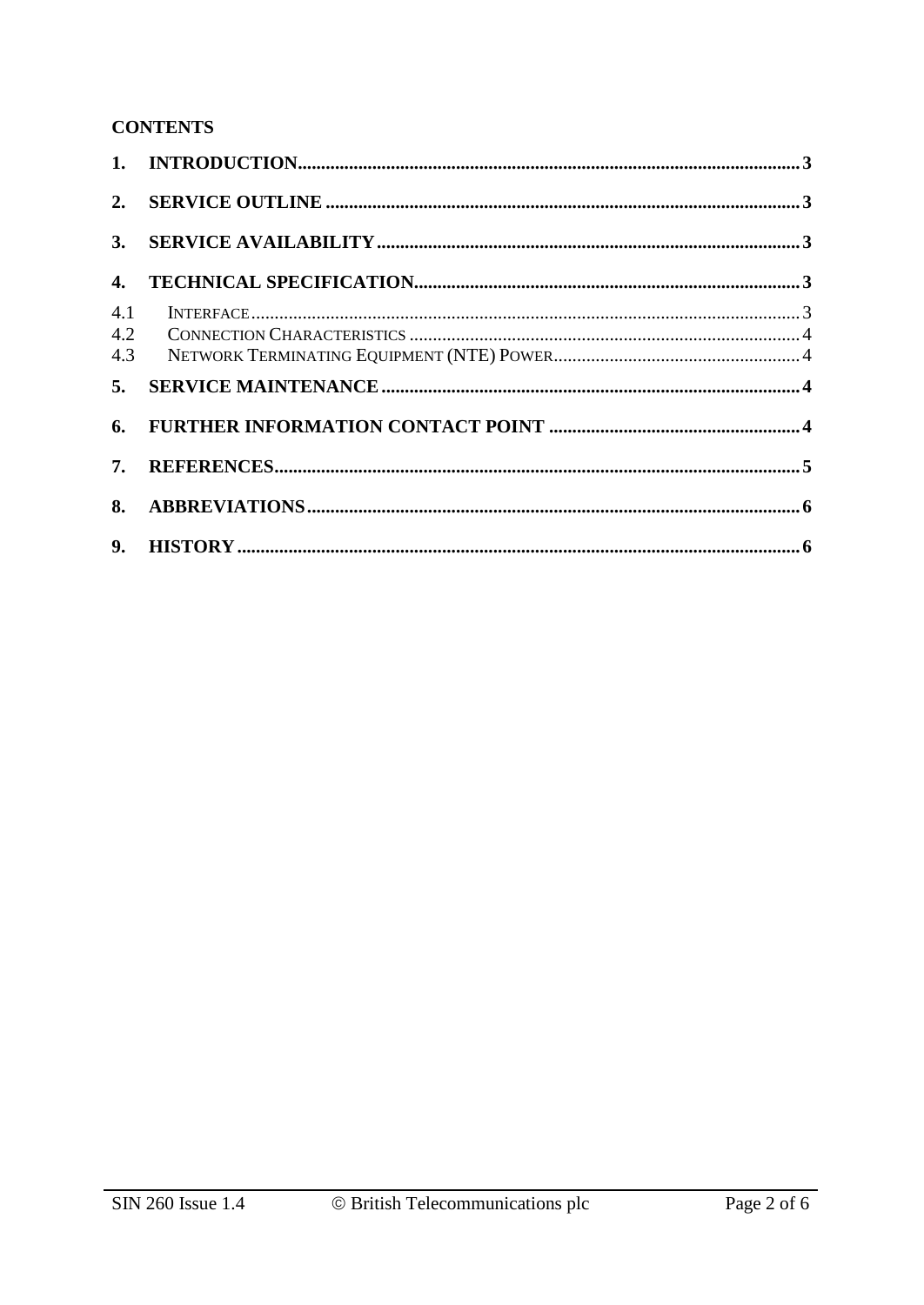# **1. Introduction**

This Suppliers' Information Note (SIN) describes the BT International MegaStream<sup>®</sup>34 Service and provides technical information for terminal equipment (TE) manufacturers and suppliers.

# **2. Service Outline**

The BT International MegaStream<sup>®</sup>34 Service provides an international high capacity digital service conforming to European Standards ETS 300  $686$ <sup>[1]</sup> and ETS 300  $687$ <sup>[2]</sup> operating at 34.368Mbit/s. The Service is presented to the customer via an ITU-T Recommendation (CCITT)  $G.703^{[3]}$  interface using the High Density Bipolar 3 (HDB3) line code.

Note. Where the distant or intermediate international PTO does not comply with all the relevant ETSI standards, the service will comply with the ITU-T recommendations as per correspondent agreement.

#### **3. Service Availability**

This service is available where network capacity exists and correspondent agreement exists with other international PTOs.

For "sales and marketing" information about this service please telephone the International Bandwidth Team on 01277 326788/01977 596622.

#### **4. Technical Specification**

#### **4.1 Interface**

The BT International MegaStream 34 service conforms to European Telecommunication Standard (ETS) 300  $686^{[\overline{1}]}$  supporting the following options:

- D34U offering (unstructured)
- Timing is the responsibility of the user
- The connection offered by BT conforms to clause 4.1b of ETS 300 686<sup>[1]</sup> (75  $\Omega$  BNC option)

Note. The current BT offering is unstructured and therefore manufacturers may use their own data structuring method. BT recommend that the strategy of ETS 300  $686$ <sup>[1]</sup> is used as this will align with future BT offerings.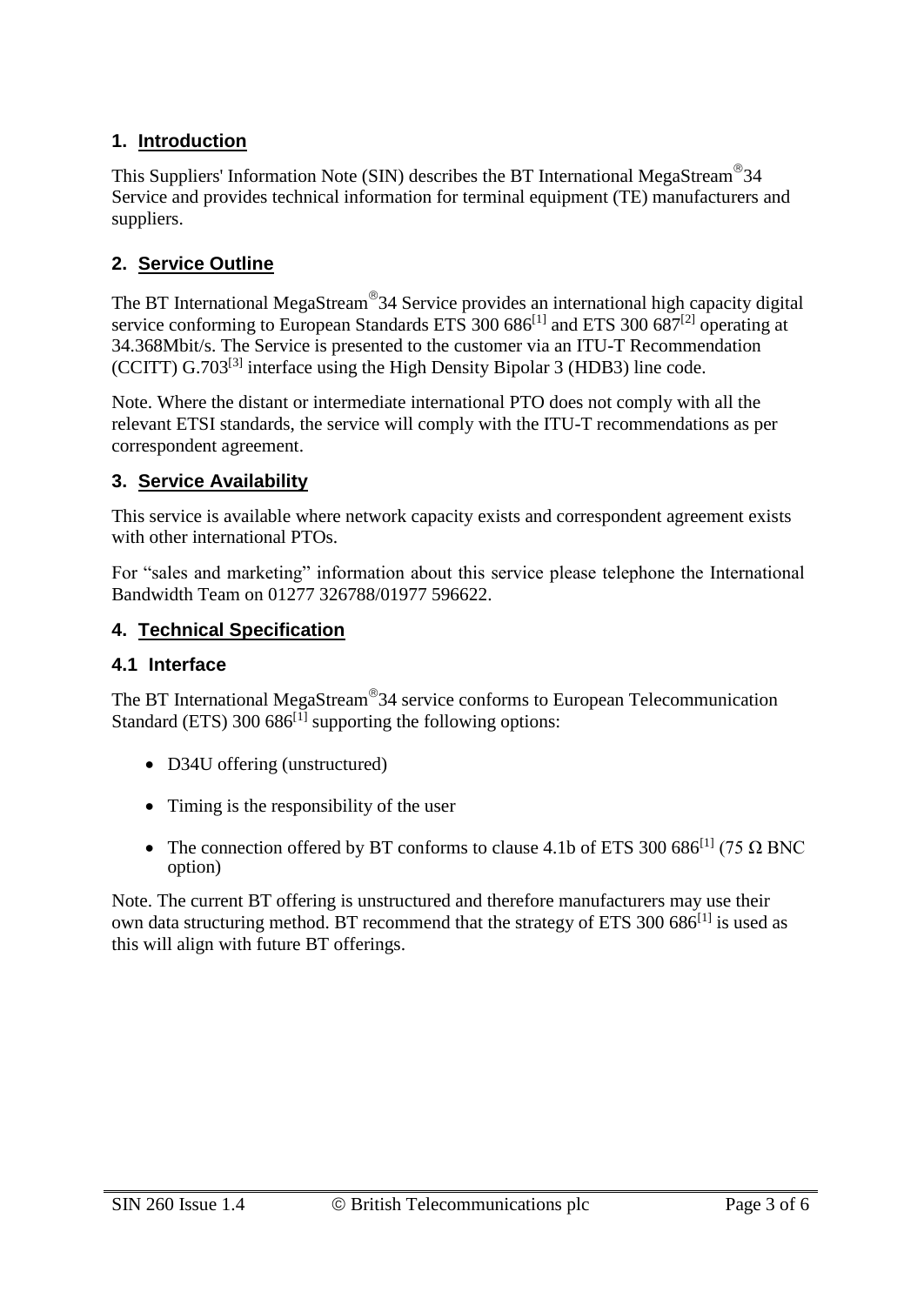# **4.2 Connection Characteristics**

The BT International MegaStream<sup>®</sup>34 service conforms to ETS 300 687<sup>[2]</sup> supporting the following option:

• D34U offering (unstructured)

Note. The current BT offering is unstructured and therefore manufacturers may use their own data structuring method. BT recommend that the strategy of ETS 300 687<sup>[2]</sup> is used as this will align with future BT offerings.

# **4.3 Network Terminating Equipment (NTE) Power**

The NTE requires a -50Volt power feed and consumes between 125 and 300 Watts of power, dependant on the customer option. This -50Volt supply can be supplied by BT, or a customer provided power supply can be used (see note). A customer supplied mains power source will be required close to the installation to operate the BT -50V power supply.

Where the NTE is powered by a customer provided -50Volts, the NTE will be supplied with a connection lead which will be presented as wires only. As power supplies can vary slightly in output voltage and characteristics, the NTE will function with customer provided power supplies which are in accordance with the British Telecom Network Requirement (BTNR)  $2511^{[4]}$ .

Note. Customer provided power supplies for connection to this service shall conform with relevant safety standards.

## **5. Service Maintenance**

There are no mandatory maintenance facilities associated with this service.

## **6. Further Information Contact Point**

For "sales and marketing" information about this service please telephone the International Bandwidth Team on 01277 326788/01977 596622.

Alternatively please contact either:

- Your Company's BT account manager
- For personal customers, BT sales on 0800 800150 for product and service information, sales and rental enquiries.
- For business customers, BT sales on 0800 800152 for product and service information, sales and rental enquiries.

If you have enquiries relating to this document then please contact: [sinet.helpdesk@bt.com](mailto:sinet.helpdesk@bt.com)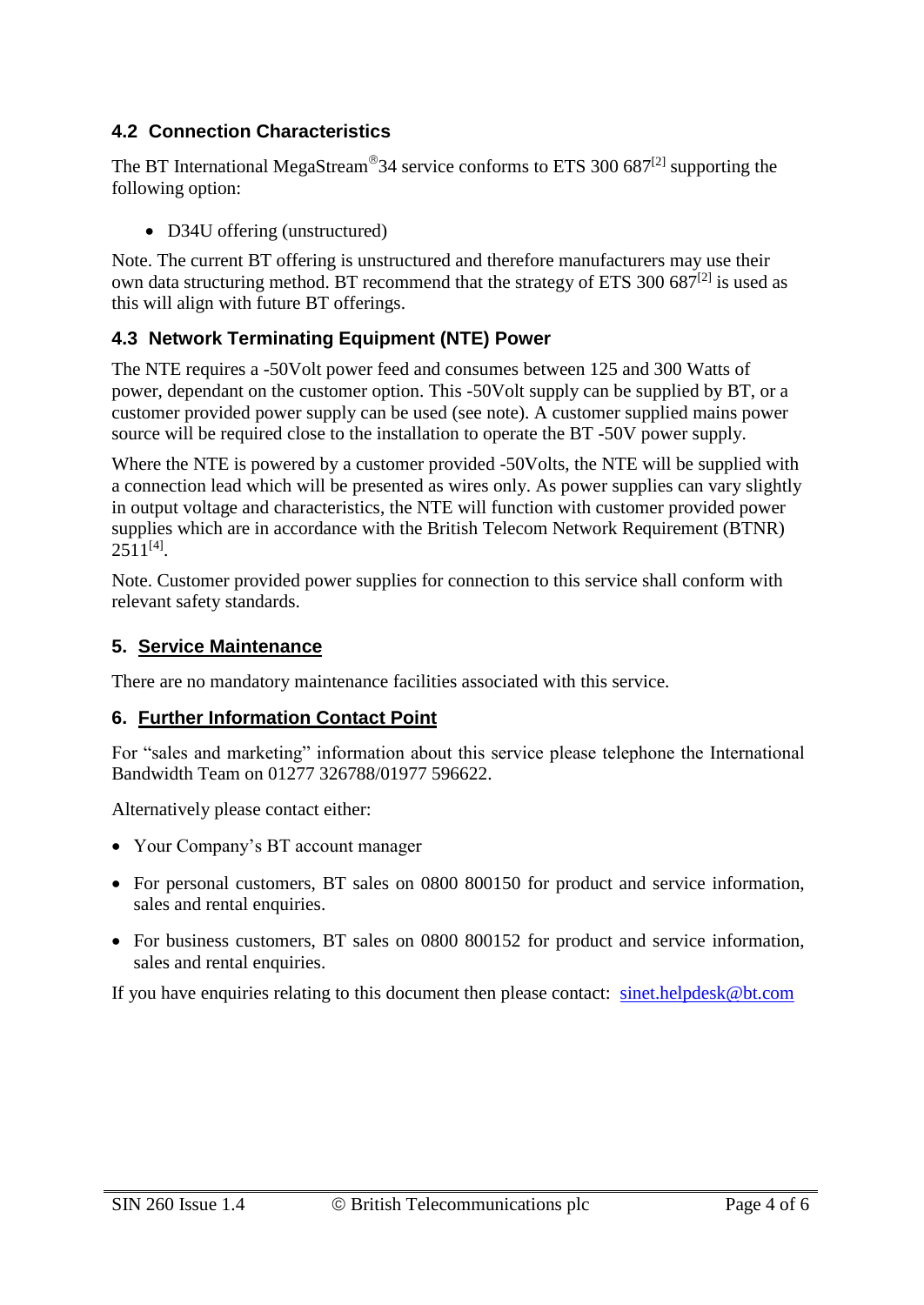## **7. References**

#### **European Standards:**

| $\lceil 1 \rceil$ |  | ETS 300 686 34 Mbit/s and 140 Mbit/s digital leased lines (D34U,<br>D34S, D140U and D140S); Network interface<br>presentation. | <b>January</b><br>1996 |
|-------------------|--|--------------------------------------------------------------------------------------------------------------------------------|------------------------|
| ETS 300 687       |  | 34 Mbit/s digital leased lines (D34U and D34S);                                                                                | <b>January</b>         |
| $\lceil 2 \rceil$ |  | Connection characteristics.                                                                                                    | 1996                   |

#### **CCITT Recommendation:**

| $\vert$ [3] | $\overline{G}$ .703 | Physical/Electrical characteristics of hierarchical digital 1991 |  |
|-------------|---------------------|------------------------------------------------------------------|--|
|             |                     | interfaces.                                                      |  |

#### **British Telecommunications Network Requirements (BTNR):**

| $\lceil 4 \rceil$ | $\overline{\phantom{0}}$ BTNR 2511 | Interface of telecomms equipment with a nominal 48y   Latest Issue |  |
|-------------------|------------------------------------|--------------------------------------------------------------------|--|
|                   |                                    | negative dc power supply.                                          |  |

For further information or copies of referenced sources, please see document sources at <http://www.btplc.com/sinet/>